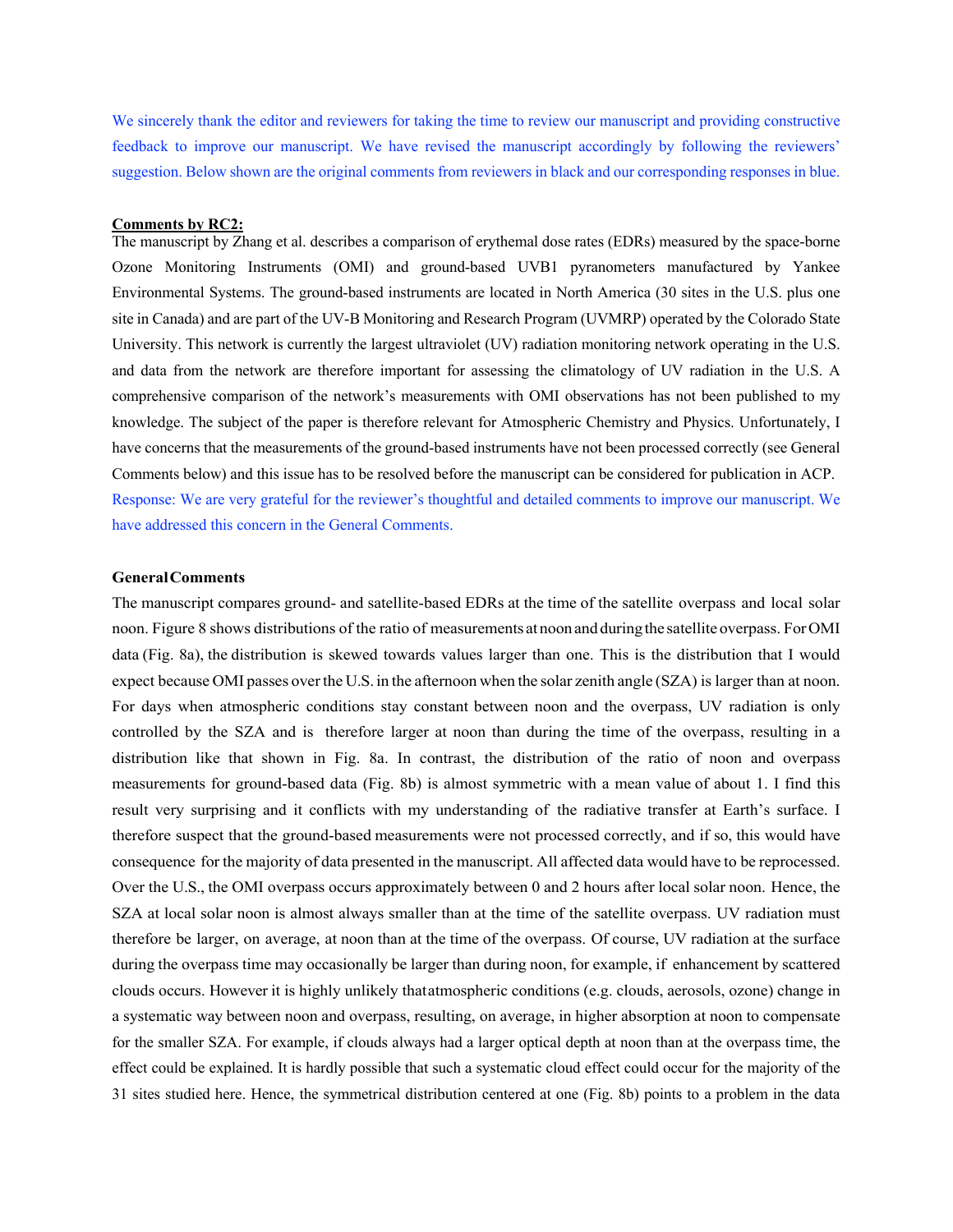analysis (perhaps the calculation of the time of local solar noon is incorrect), which must be resolved before the paper can be published.

Response: We thank the reviewer for raising the concern of Fig. 8b in the originally submitted manuscript and we double checked our procedure of processing the ground measured data. It turned out that in our analysis, the local solar noon was defined as the local noon hour that is more or less defined by human and is constant in a time zone of 15-degree-longitude wide over U.S. Since this definition is inconsistent with the OMI algorithm that defines the local solar noon based on the minimax of the local solar zenith angle, we have re-processed the data collocation based on the local solar zenith angle (instead of the local noon hour) to match the noon time estimates by OMI in the revised manuscript. We apologize for our mistakes in the initial analysis. We have recalculated the local solar noon time for each ground site, defined as when the solar zenith angle reaches the minimum during the day. Consequently, the local solar noon time at each of the 31 ground sites in the present manuscript varies with the day of the year. Hence, we have reprocessed all of the data used in the manuscript, reconducted the comparison and updated the manuscript accordingly. The results show that (1) overall, OMI noon-time EDR values are larger than overpass time, (b) the PDF of the ratio is normal and in average 22% of time noon-time values are smaller than OMI overpass time (based on collocated data from ground observations), presumably due to the change of atmospheric conditions, and (c) the correlation of the ratios between OMI and surface data is more reasonble.

My second "major" comment refers to the selection of results being presented. The paper features an abundance ofstatistical analysis parameters but not the information that most readers would be most interested to see, i.e., the mean bias and range between ground-based measurements and OMI at each site. I therefore propose to include either a new table or a figure with box-whisker plots, which would show for each site the median and average relative bias, the interquartile range, and the 5th and 95th percentile range, for small SZA (e.g., 0 - 50 degree) and large SZA (50 - 75 degree), and for noon and overpass data. Such box-whisker plots would be similar to the box- whiskers shown in Figure 11, and would show data for each of the 31 sites separately, but only for two SZA ranges (which I think is sufficient). Such statistics are much more useful than Taylor diagrams, which are hard to interpret, and separating the results per site would allow to better discuss regional differences in the deviation of ground- based and OMI data, along with their causes (e.g., elevation, proximity to pollution and aerosol sources, clouds, etc.). If a figure with box-whisker plots is chosen, those could be spread-out over two or three rows to be able to show enough detail. Box- whiskers are easier to visually take-in than a table, but a table has the advantage that the numbers are defined. Finally, I don't see much value in Figures 5 and 6 and these could be removed (see details below).

Response: We sincerely thank the reviewer for this comment to improve our manuscript. We have followed the recommendation to generate a panel of box-whisker plots (please see Fig S1. in the supplement). We have also added the relevant discussion in Sect. 4.3. In addition, we have re-arrange and combined some figures to make the results more easy to follow and clear; for example, the PDF analysis is now merged together in Figure 4.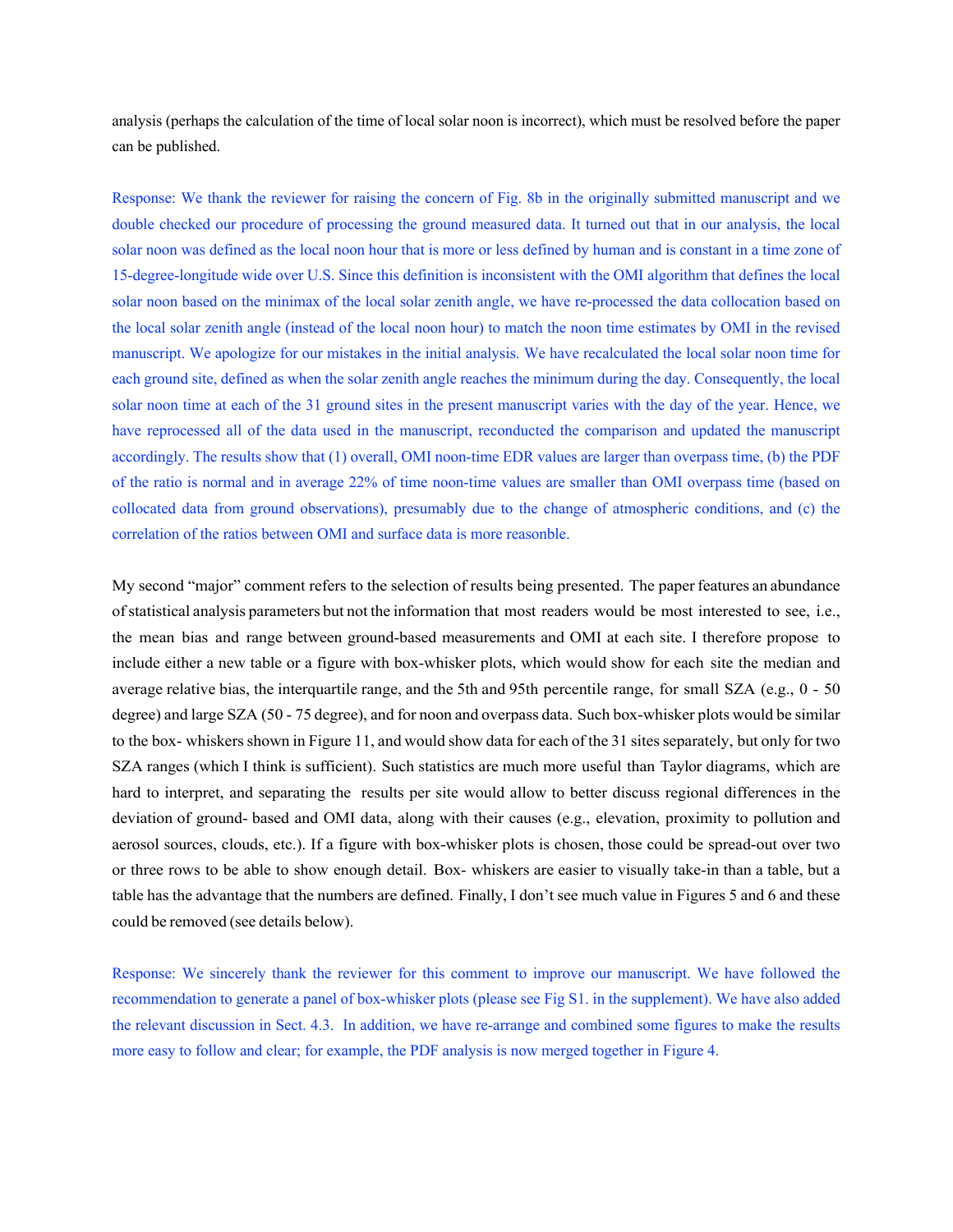The title of the paper should also mention the ground-based measurements. I propose: "Surface erythemal UV irradiance in the continental United States derived from ground-based and OMI observations: quality assessment, trend analysis, and sampling issues".

Response: We appreciate the reviewer's suggestion for this new title to better represent the current work and we have adopted it.

### **Specific Comments**

P1, L17: As mentioned above, I find the conclusion in the following paragraph very surprising and physically impossible

"In addition, the ratio of EDR between solar noon to overpass time is often (95% in frequency) larger than 1 from OMI products; in contrast, this ratio from ground observation is shown to be normally distributed around 1. This contrast suggests that the current OMI surface UV algorithm would not fully represent the real atmosphere with the assumption of a constant atmospheric profile between noon and satellite overpass times."

The summary in the abstract needs to be revised once the issue of the surprising distribution of the ratio of noon and overpass ground-based data is resolved.

Response: We have updated the summary related to Fig 8 in the abstract.

P1, L21: Change "Both OMI Noon FS and ground peak EDR show a high frequency of occurrence of ∼ 20 mW m-2 over the period of 2005–2017. However, another high frequency of ∼ 200 mW m-2 occurs in OMI solar noon EDR while the ground peak values show the high frequency around 220 mW m-2, implying that the OMI solar noon time may not always represent the peak daily UV values." to: "The distributions of the OMI Noon\_FS and the ground EDR were analyzed using data for the period 2005- 2017. Both distributions have local maxima at about 20 mW m-2. The overall maximum of the distribution is 200 mW m-2 for the OMI and 220 mW m-2 for the ground-based data."

Response: Corrected.

P2, L35: The references of the two assessment reports (UNEP, 2007; WMO, 2010) are now fairly old and should be updated by references to the latest assessment reports (UNEP 2015 and WMO 2014). Response: Corrected.

P2, L40: Bigelow et al., 1998; Sabburg et al., 2002; Levelt et al., 2006 is an odd collection of rather old papers. Perhaps some newer papers should be cited also. Response: Thanks for the suggestion and we have added a few newer references.

L55: Explain acronyms UVMRP and USDA. Response: Corrected.

L56: The Brewer network is also still active in the U.S., see https://www.esrl.noaa.gov/gmd/grad/neubrew/ Please mention it!

Response: We have added this in the text.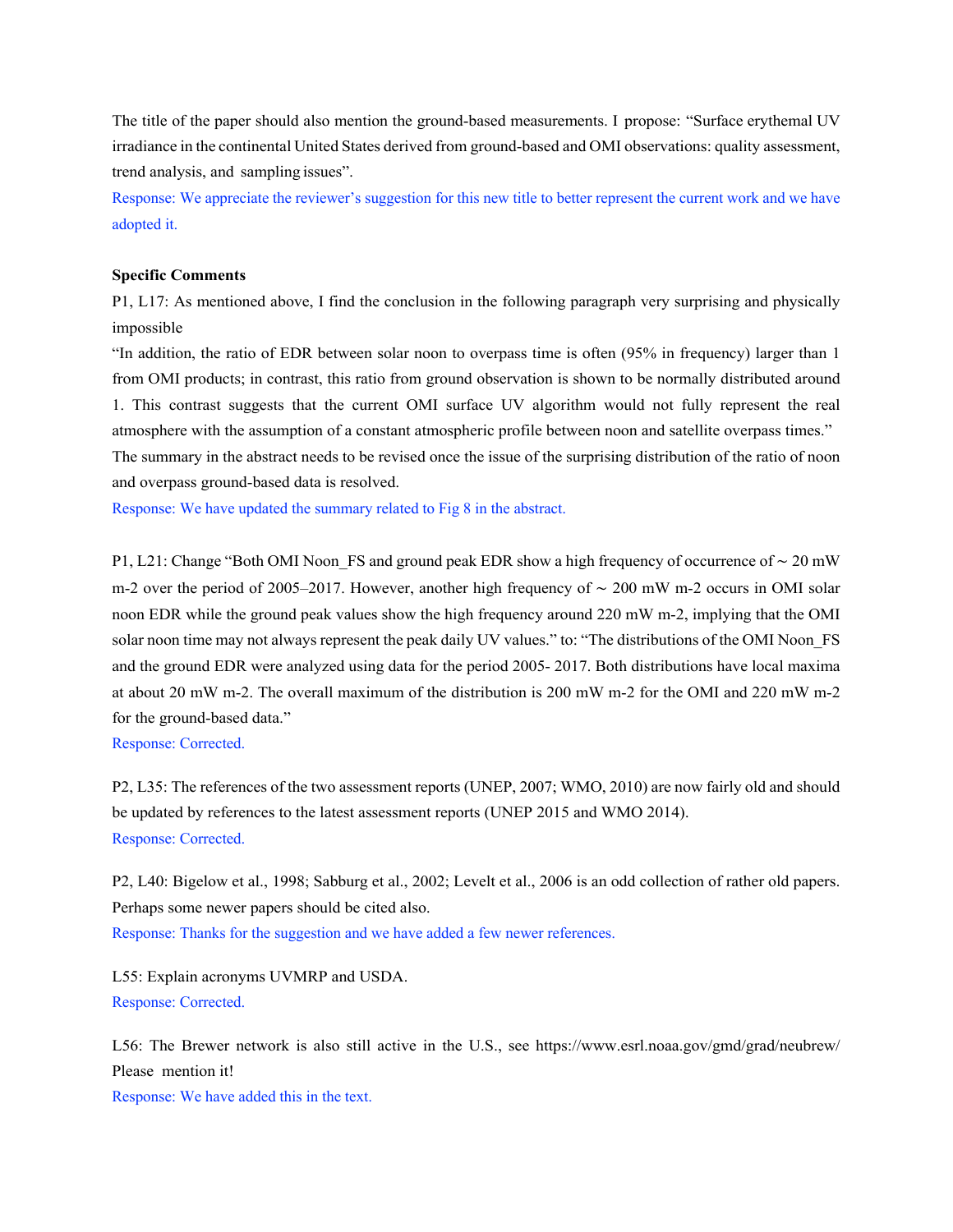L68: Also mention an example from South Americal, e.g., http://dx.doi.org/10.1016/j.jphotobiol.2012.06.013 Response: Thanks for the suggestion and we have added this reference.

L142: the standard definition for UV-B is 280-315 nm, not 280-320 nm. Response: Thanks for the correction.

L146-147: For satellite validation, the uncertainty for  $SZA > 80\degree$  is of lesser importance. What is the uncertainty for the SZA range applicable to OMI validation? (While the specification of deviations from measurements with the standard triad is interesting, the 2.8% specified here is not an uncertainty because measurements of the triad are not free from uncertainty.) Also, please specify the confidence interval of all uncertainty specifications. Response: We thank the reviewer for asking this question related to the uncertainty of the ground observation data. We rewrote Sect 2.2 (Ground Observation data) with more information about the characterization and calibration of the ground observation data and the associated uncertainty levels.

L148: I don't understand what the authors want to emphasize with the sentence starting with "In spite of this," Do you mean that having small uncertainties is more important when quantifying geographical difference than for satellite validation? If my interpretation is correct, please explain why you think that is the case! Response: We apologize for the confusion here. We did not mean having small uncertainties is more important when quantifying geographical difference than for satellite validation. We were trying to give an example to show the application of the data. We have removed these few sentences here and instead just focused on discussing the data calibration process and the uncertainty levels.

L175: I am not sure how to interpret "Correspondingly, the temporal mean of ground observation within Delta T is compared to the spatial mean of OMI data within D." As noted earlier, ground based data were aggregated into 3-minute averages. So there can only be 3 ground-based measurements in a +/- 5 min time period. Likewise, There are only one or two OMI measurements within 50 km from the ground site, based on the OMI pixel size discussed earlier. The sentence should be clarified.

Response: We have reorganized the sentence here to make it clear.

L180: Specify whether the number of data pairs refers to all sites or each individual site. Response: The number of data pairs refers to all sites and we have specified this in the text.

L186-192: Please also provide the formulas for NSD and RMSD. In particular, I am not sure what the difference is between RMSE and RMSD. Equations would clarify this. It is also inconsistent to name the "normalized standard deviation" NSD but the "normalized root-mean-square difference" RMSD. It should be NRMSD. Replace "shown in x and y axis respectively" with "shown both on the x and y axis". Replace "shown as the radius from the expected point" with "shown as concentric circles around the point labeled "expected" in Fig. 3a and 3b.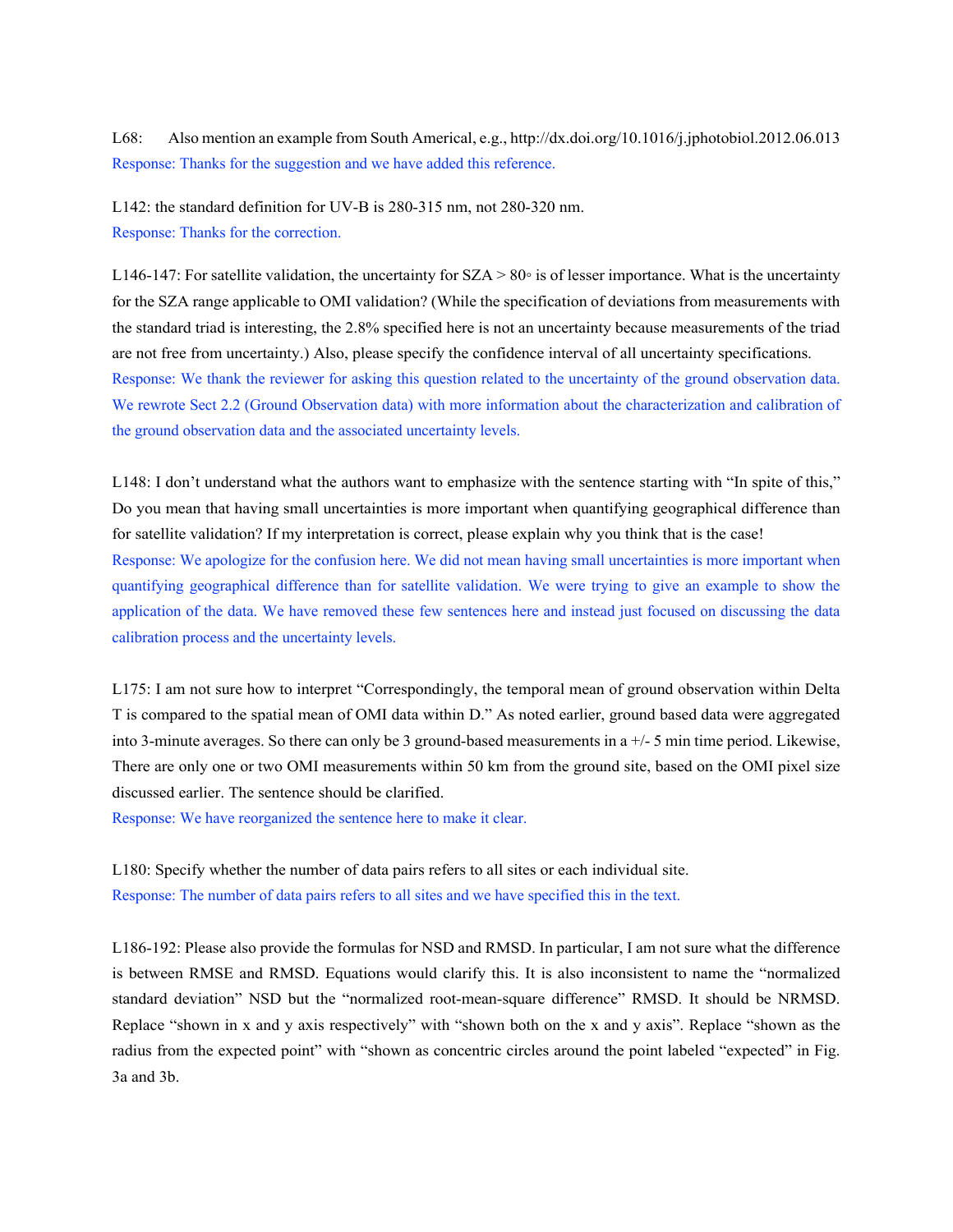Response: We apologize for the confusion. The RMSD should be a normalized quantity (please see Eq. (4)). It is the centered root-mean-square difference normalized by the standard deviation of the observational data.

L222: n was already defined as the total number of data points on line 203. Don't use the same symbol for different quantities!

Response: We have corrected this.

L243 and Fig. 2a, b: One would expect that ground-based and OMI measurements agree better at overpass time than noon. This is indeed the case (as described) for MB and RMSE. However, surprisingly, the regression line is closer to the (ideal) 1:1 relationship for Noon–FS data compared to OP\_FS data. This observation should be mentioned in the text, and reasons should be given. Perhaps this observation is a result of errors in the processing of ground-based measurements discussed earlier.

Response: We thank the reviewer for the careful observation. The updated figure has shown that the comparison for OP\_FS shows better results than that of Noon\_FS regarding MB, RMSE, correlation and the slope as well.

Fig. 3 and associated text. I find it very strange that overpass data have a negative bias and noon data a positive one. This points again to a problem in the calculation of one (or both) of the datasets.

Response: Thanks for the good question and we have fixed this issue now. After reprocessing the data, both OMI overpass and local solar noon time comparison show overestimates with OMI overpass time data showing a better agreement with ground observation.

Figure 5 and associated text. While I understand how the figures were calculated, I don't understand why these distributions are important to show. The figures mix in data from all sites (with greatly different cloud and aerosol conditions) and seasons. The figure depends on many variables, which I can't decouple in my head when looking at these distributions, and therefore, I don't know what to learn from these distributions. While there are differences between the distributions for the ground and OMI measurements (which ideally shouldn't exist) I wouldn't be able to grasp from this figure what might have gone wrong with the UV retrieval from OMI data (assuming that the distribution for the ground-based data is correct). I would consider removing this figure and the text that goes with it.

Response: Thanks for the comment and thought. The motive that we show Fig 5 is to illustrate the surface EDR distribution from OMI and ground observations. Previous work by Wang and Christopher (2006) has shown that changes in SZA in a day would cause two peaks in the surface shortwave radiation, one in the morning and one in the late afternoon. Here, we are interested in the surface EDR distribution. The results show that both OMI and ground observations of EDR demonstrate a similar distribution that resembles a bi-lognormal distribution. Therefore, we hope to keep Figure 5 and Figure 6. Further, from a statistical point of view, the comparison of two datasets including bias and PDF is more robust than either alone.

Fig 6 and associated text. Again, I am not sure why this figure is important. I understand that it confirms that OMI surface EDR and ground-observed EDR were drawn from the same distribution, but is this confirmation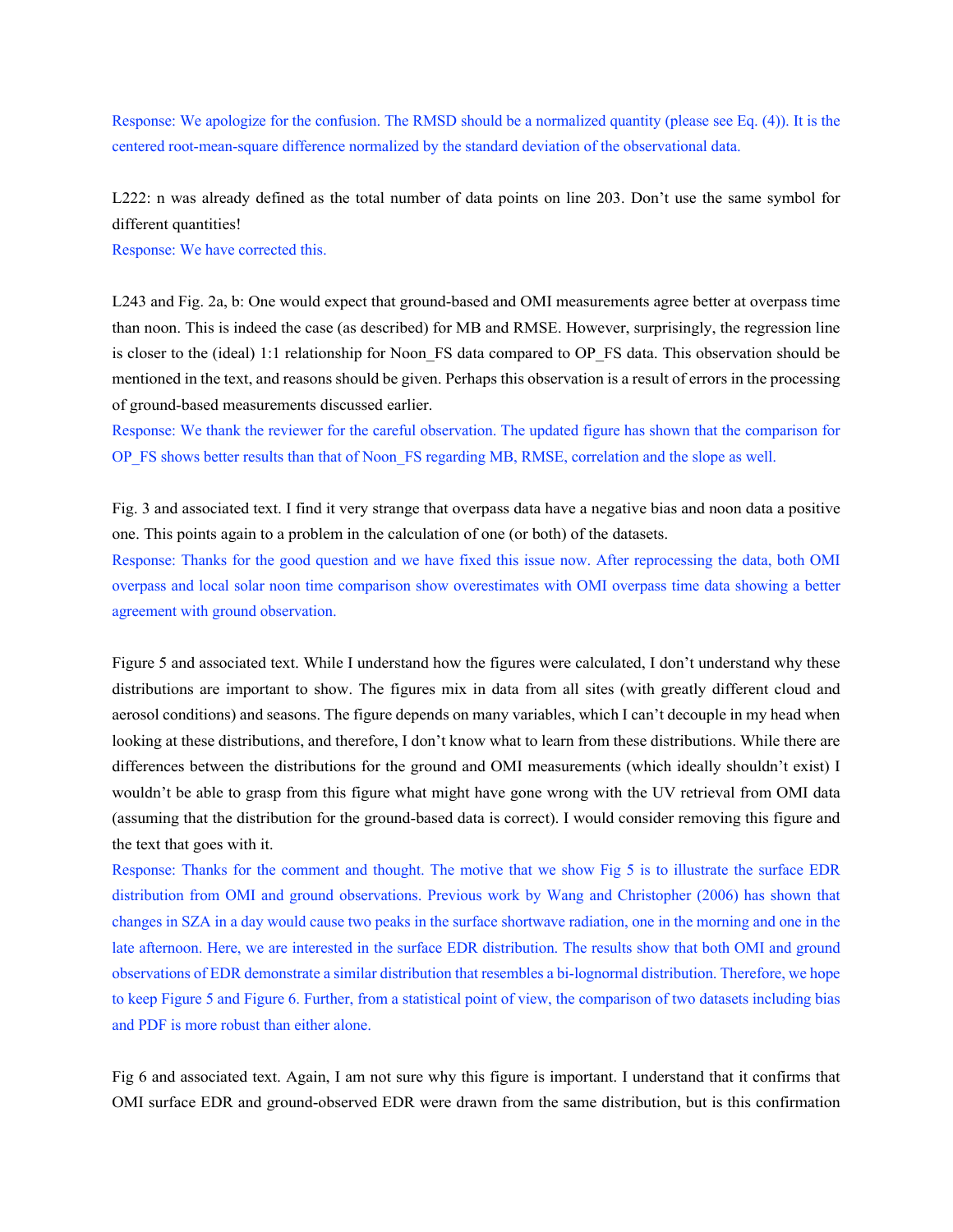really important? What can be learned that is not already known from the correlation coefficient? Hence, I suggest to consider removing this figure also.

Response: Please see the comment above. The linear correlation coefficient is not a statistically robust neither robust nor resistant and certainly it doesn't suggest if the two variables are from the same PDF or not. See Wilks (2011, cited in the manuscript).

L286: define "peak UV", e.g., move or copy "peak refers to the highest dose rate found in a day at each site" from the caption of Fig. 7 to the text. Response: We have fixed this.

Fig 7 compares two different quantities and it is therefore not surprising that there are differences. For example, the observation of clouds within the OMI pixel will always lead to a reduction of UV radiation because cloud modification factors are  $\leq$  1. In contrast, ground-based measurements can be enhanced beyond the clear-sky value during broken cloud conditions. This is a well-known phenomenon, e.g., http://doi.org/10.1038/371291a0. It is therefore not surprising that the high-frequency band is at  $200 \text{ mW} \text{ m}^2$  for OMI Noon-FS data and  $220 \text{ mW}$  $m<sup>2</sup>$  for "Ground Peak" data. Since it is the goal of the paper to validate OMI data, I see little value in comparing two different quantities and concluding that "OMI solar noon time EDR may not always represent the high peak value on a daily basis due to the varying atmospheric conditions." I suggest replacing the right panel of Fig. 7 with the distribution of Noon FS data from the ground based measurements.

Response: We thank the reviewer for the explanation of the effects of clouds on both OMI and ground observations. We agree that it helps to compare the same quantity and we have added the comparison with ground Noon\_FS (Fig 4). The reason we show the ground peak is to understand if the peak UV always happen at solar noon time. We show that peak UV PDF is different from noontime UV PDF, based solely on the ground-based observation.

L321-325. Results discussed here and in Figure 8 do not make sense to me. Please see my General Comment earlier. For these reasons, I also disagree with the conclusion: "This indicates that the current OMI surface UV algorithm would not fully represent the real atmosphere with the assumption of constant atmospheric conditions being made and could thus induce errors in estimating surface UV irradiances." I suspect a problem with the processing of ground-based data, not of OMI.

Having said this, I note that Bernhard et al. (2015) (see: https://www.atmos-chem- phys.net/15/7391/2015/) have reported a problem in the conversion from OMI overpass EDRs to EDRs at local solar noon by the OMI UV algorithm. They conclude "Additional analysis suggests that the pattern is likely due to a systematic error of up to +/-0.5 degree in the calculation of the local-noon SZA by the [OMI] algorithm. For a SZA of 80 degree, a 0.5 degree error in SZA results in a UVI error of about 8 %". The authors should look at this publication and determined whether this problem also affects their data. According to my judgment, the problem is of less importance for the data of the USDA network than for data from the high-latitude sites discussed by Bernhard et al. (2015) because SZAs at the time of the satellite overpass are much smaller at lower latitudes.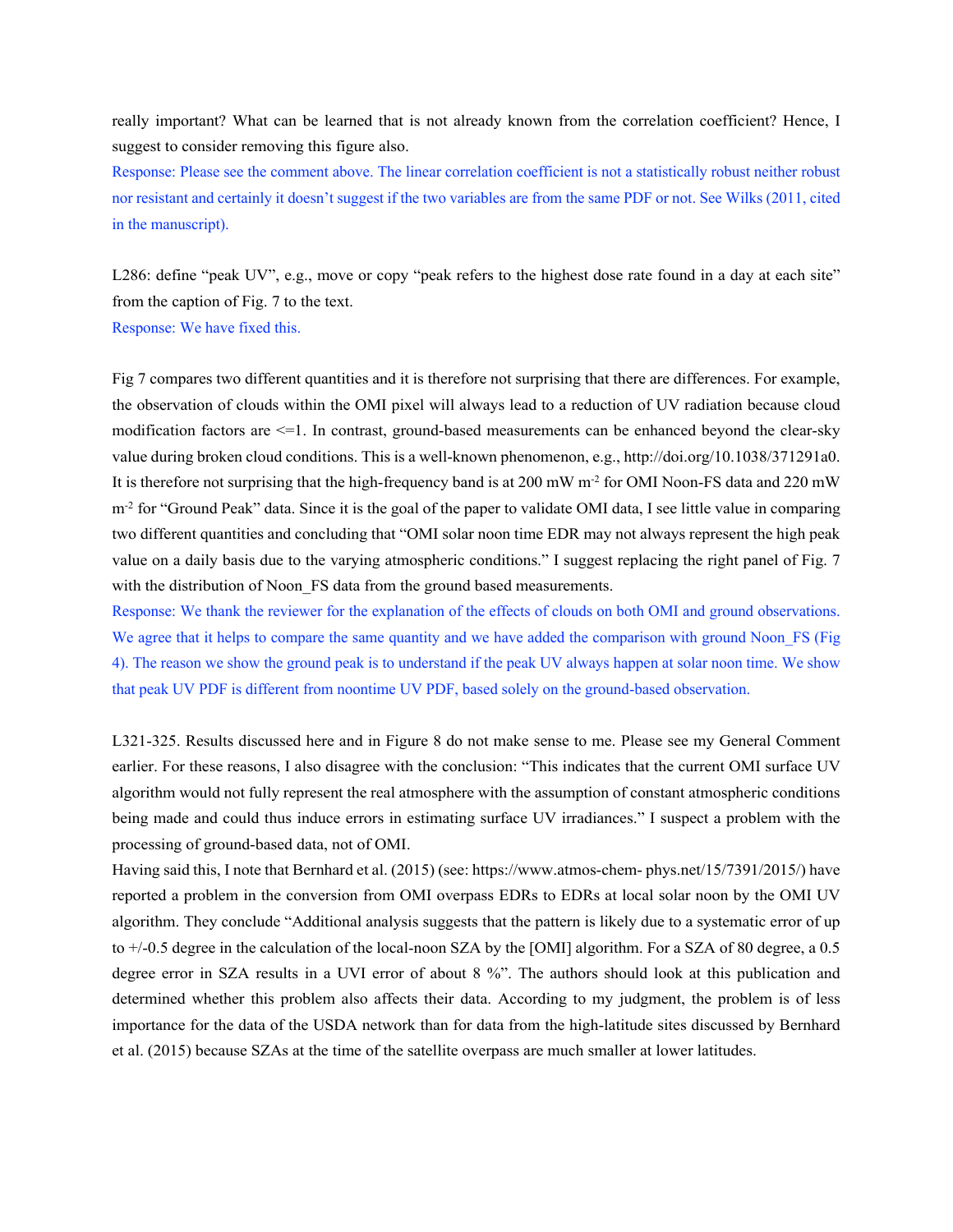Response: We have replotted Fig 8 with the new data and update the text accordingly. Thanks for sharing the work of Bernhard et al. (2015) that discusses the SZA effects, we agree with the reviewer's judgement that the effects due to the calculation of SZA in the OMI algorithm.

L358: I believe that the larger noise in the bias at larger COT values has additional reasons than the one noted in the paper. For example, it is difficult from space to estimate the COT if the COT is large (e.g.,  $> 10$ ). In contrast, clouds with COT=100 attenuate UV radiation much more than those with COT=10. Response: Yes, we agree with you. There could be additional reasons than the one discussed in the manuscript. We have revised the statement to make it not being biased.

Figure 13: It would be better to show trends per year or decade in percent instead of absolute values (in mW m<sup>-</sup>  $2 \text{ yr}^{-1}$ ). The significant trend in one tiny part of California is almost not worth mentioning in the text (L 372). Response: Thanks for the suggestion. We have shown the trend in percentage per year now instead of absolute values. We also agree that it is not worthy mentioning the tiny part in California.

Figure 14a: Also this plot should be presented in percent. (If you decide to keep trends in absolute terms, the unit should be changed to that of spectral irradiance:  $mW m^{-2} n m^{-1} yr^{-1}$ . Response: Thanks for the suggestion and we have shown the trend in % per year now.

L377: I don't understand why Zhang et al. (2017) found a significant positive trends over the western U.S. using OMI AOD for 2005–2015 while such trend was not found by the same author in the present work. What is the difference? The fact that this study considers measurement between 2005 and 2017 instead of 2005 and 2015? Response: After recalculating the trends for pixels with at least 20 days of data in a month, we indeed find OMI AOD show some significant trends (Fig S2 (a)) for some pixels in the Western and Central U.S., also found by (Zhang et al., 2017).

L380: Explain acronym "AAOD" I presume it means "absorption aerosol optical depth." Indicate that this parameter is part of the standard OMI data products. AAOD in the UV-B is very difficult to measure from space since most of the absorption is close to the ground. Indicate the uncertainty of OMI AAOD. Could the small AAOD trends  $( $0.003$  per year) that are reported here be a result of drifts in OMI data?$ 

Response: We have described the AAOD in the earlier Sect. 2.1 and we apologize for the many abbreviation and acronyms used in the current manuscript. We have modified Table 2 to better organize the abbreviation we have used in the current manuscript. We have recalculated the AAOD trend (Fig 8(f)) and in most parts, the trend is around 0.05 per year calculated as 100 x AAOD per year. According to the OMI Algorithm Theoretical Basis Document (ATBD) Volume III, the retrieval accuracy of OMI aerosol optical thickness algorithm is on the order of 30 %.

L387: Monthly averages can be greatly biased if only 10 days are available, in particular if measurements occur only at the beginning or end of a month. It would be best to repeat the trend analysis using only months with 20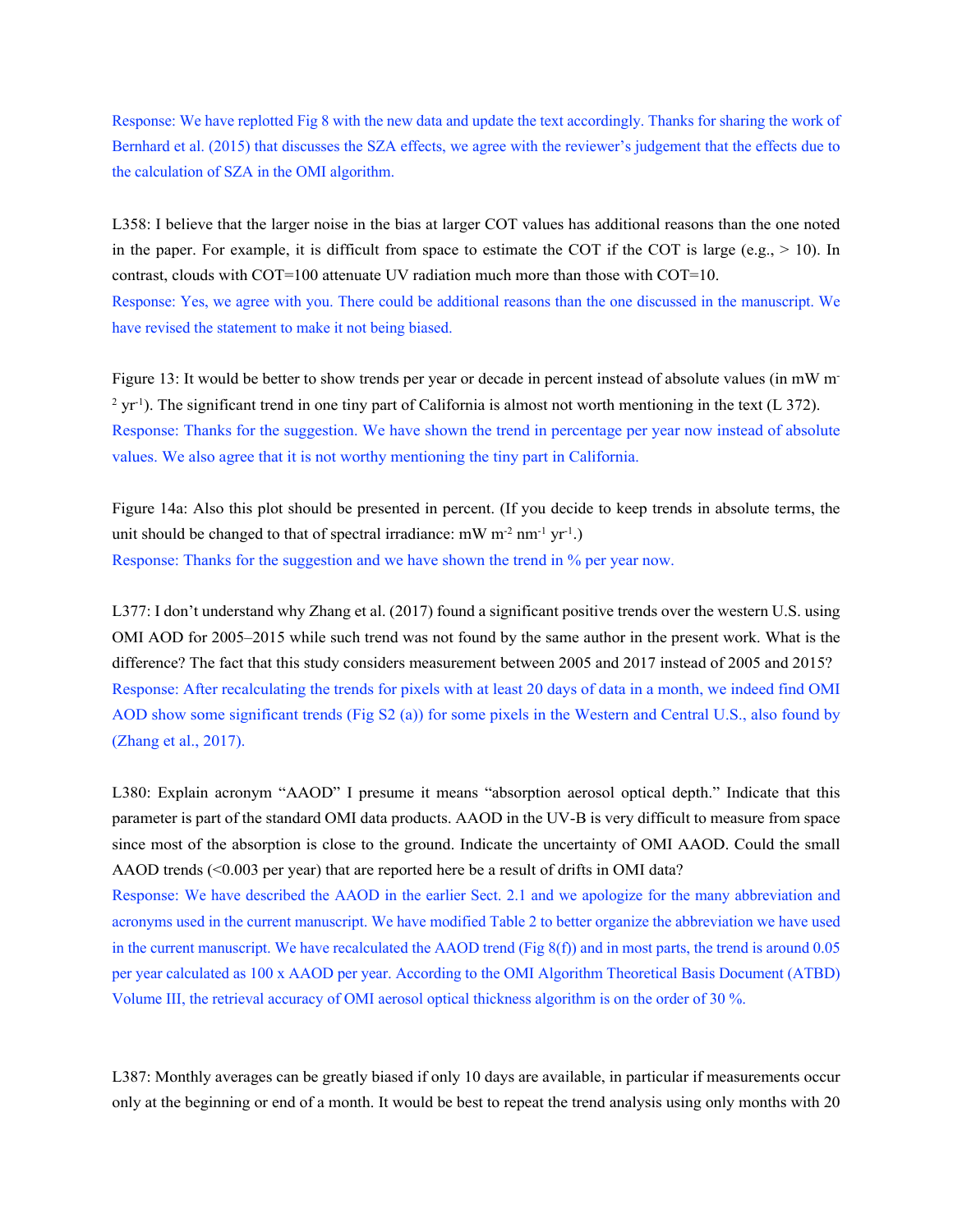or more days of data, and compare the results to ensure that trend estimates are robust and not driven by missing days.

Response: We agree that using 10 days could cause biases and we have recalculated the monthly average using only months with at least 20 days of data.

The conclusions need to be changed to reflect changes to the text resulting from my comments above. This applies in particular to lines 437-446 where the distributions of noon/overpass data are discussed. Response: We have revised this part.

L454-459: The suggestion that trends in UV seen in the ground measurements are caused by trends in AAOD are highly speculative, and this should be stated. I believe that trends in AAOD derived from OMI measurements at 310 nm are rather uncertain. Furthermore, assessments of trends in AOD reported in the paper are only based on OMI (lines 377-379). The conclusions that there are no trends in AOD is premature because of the difficulty to probe the lower troposphere from space in the UV-B. It would be good to check whether the ground-based AERONET sunphotometer network has reported trends in AOD and AAOD for the period of the paper and to use those data to interpret trends in EDRs (although AERONET also does not have wavelengths in the UV-B). Response: We find significant positive OMI AAOD trends in part of Wester and Central, which could possible affect some of the ground measurements in this region but further analysis would be needed to better understand the cause of the trends found from both ground measurements and OMI data. We agree that it is difficult to probe AOD in the UV-B, especially if the atmosphere is missed with dust and biomass burning aerosols, which make it challenging to study the AOD trend. We strive here to provide some first-order explanation but more detailed analysis would be needed to understand the causes of the surface UV trends. We found that there is no scientifically sound and coherent trends among OMI data for aerosols, clouds, and ozone that can explain the surface UV trends revealed either by OMI or ground-based estimates; nor these data can reconcile trend differences between the two estimates.

#### **Technical Corrections**

General: It would be helpful to define acronyms for "overpass time EDR" and "local solar noon EDR" at the beginning and then use these acronyms in the text instead of repeating the same phrases.

P1, L13: Change "OMI data overall has ~4% underestimate for overpass EDR while

∼8% overestimate for the solar noon time EDR" to "OMI underestimates the overpass EDR by about 4% on average and overestimates the solar noon time EDR by 8%."

P1, L17: "with  $SZA" >$  "for  $SZA"$ 

Response: Corrected.

P1, L20: "viability" > "variability"

Response: Corrected.

P1, L21: Explain "Noon\_FS"

L44: "in many locations"  $>$  "at many locations"